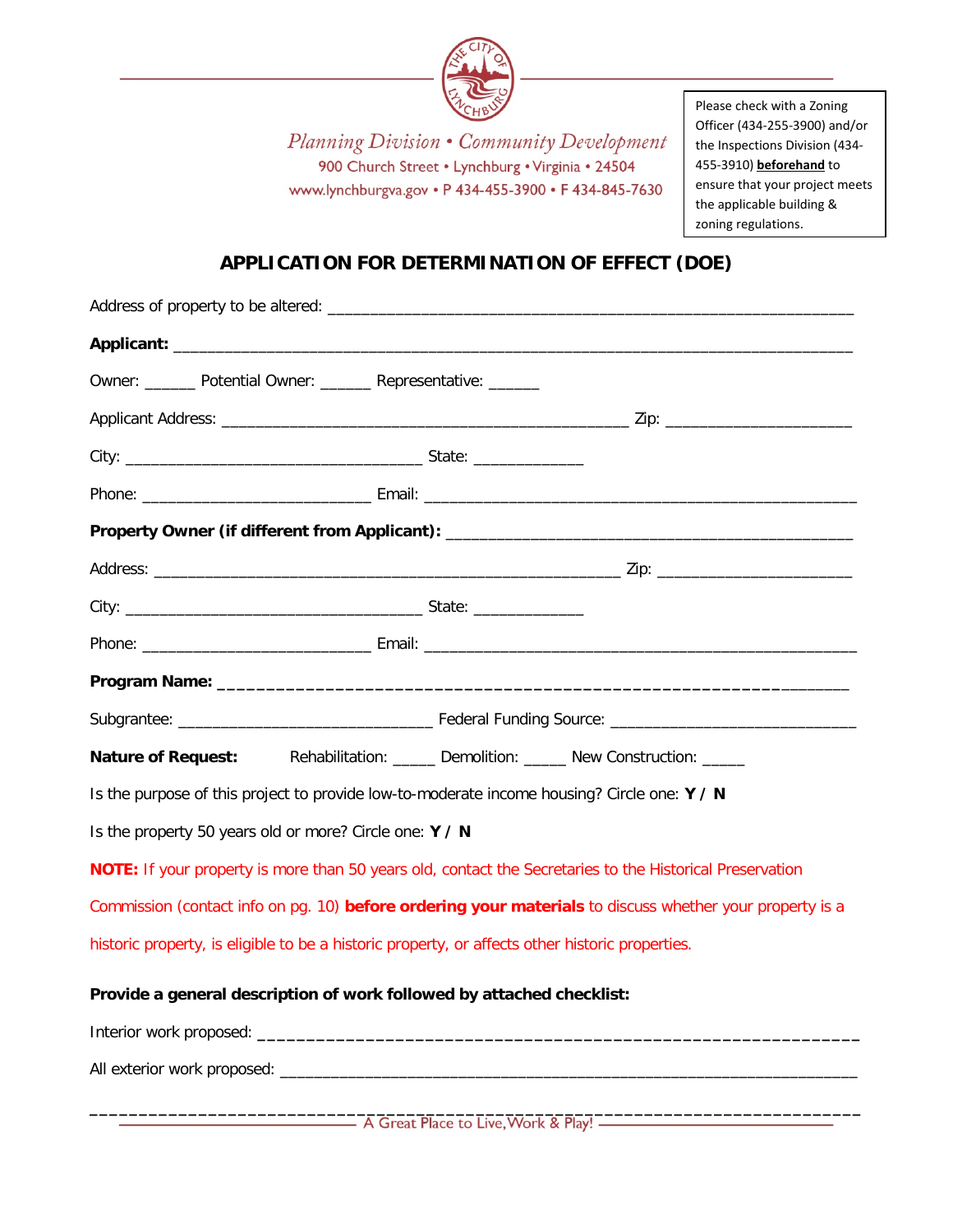### **The bulleted materials are a required part of the application, depending on the nature of request:**

**\_\_\_\_\_\_\_\_\_\_\_\_\_\_\_\_\_\_\_\_\_\_\_\_\_\_\_\_\_\_\_\_\_\_\_\_\_\_\_\_\_\_\_\_\_\_\_\_\_\_\_\_\_\_\_\_\_\_\_\_\_\_\_\_\_\_\_\_\_\_**\_\_\_\_\_\_\_\_\_

\_\_\_\_\_\_\_\_\_\_\_\_\_\_\_\_\_\_\_\_\_\_\_\_\_\_\_\_\_\_\_\_\_\_\_\_\_\_\_\_\_\_\_\_\_\_\_\_\_\_\_\_\_\_\_\_\_\_\_\_\_\_\_\_\_\_\_\_\_\_\_\_\_\_\_\_\_\_\_\_\_\_\_\_\_\_\_\_\_\_\_

\_\_\_\_\_\_\_\_\_\_\_\_\_\_\_\_\_\_\_\_\_\_\_\_\_\_\_\_\_\_\_\_\_\_\_\_\_\_\_\_\_\_\_\_\_\_\_\_\_\_\_\_\_\_\_\_\_\_\_\_\_\_\_\_\_\_\_\_\_\_\_\_\_\_\_\_\_\_\_\_\_\_\_\_\_\_\_\_\_\_\_

**\_\_\_\_\_\_\_\_\_\_\_\_\_\_\_\_\_\_\_\_\_\_\_\_\_\_\_\_\_\_\_\_\_\_\_\_\_\_\_\_\_\_\_\_\_\_\_\_\_\_\_\_\_\_\_\_\_\_\_\_\_\_\_\_\_\_\_\_\_\_**\_\_\_\_\_\_\_\_\_

\_\_\_\_\_\_\_\_\_\_\_\_\_\_\_\_\_\_\_\_\_\_\_\_\_\_\_\_\_\_\_\_\_\_\_\_\_\_\_\_\_\_\_\_\_\_\_\_\_\_\_\_\_\_\_\_\_\_\_\_\_\_\_\_\_\_\_\_\_\_\_\_\_\_\_\_\_\_\_\_\_\_\_\_\_\_\_\_\_\_\_

\_\_\_\_\_\_\_\_\_\_\_\_\_\_\_\_\_\_\_\_\_\_\_\_\_\_\_\_\_\_\_\_\_\_\_\_\_\_\_\_\_\_\_\_\_\_\_\_\_\_\_\_\_\_\_\_\_\_\_\_\_\_\_\_\_\_\_\_\_\_\_\_\_\_\_\_\_\_\_\_\_\_\_\_\_\_\_\_\_\_\_

**\_\_\_\_\_\_\_\_\_\_\_\_\_\_\_\_\_\_\_\_\_\_\_\_\_\_\_\_\_\_\_\_\_\_\_\_\_\_\_\_\_\_\_\_\_\_\_\_\_\_\_\_\_\_\_\_\_\_\_\_\_\_\_\_\_\_\_\_\_\_**\_\_\_\_\_\_\_\_\_

\_\_\_\_\_\_\_\_\_\_\_\_\_\_\_\_\_\_\_\_\_\_\_\_\_\_\_\_\_\_\_\_\_\_\_\_\_\_\_\_\_\_\_\_\_\_\_\_\_\_\_\_\_\_\_\_\_\_\_\_\_\_\_\_\_\_\_\_\_\_\_\_\_\_\_\_\_\_\_\_\_\_\_\_\_\_\_\_\_\_\_

\_\_\_\_\_\_\_\_\_\_\_\_\_\_\_\_\_\_\_\_\_\_\_\_\_\_\_\_\_\_\_\_\_\_\_\_\_\_\_\_\_\_\_\_\_\_\_\_\_\_\_\_\_\_\_\_\_\_\_\_\_\_\_\_\_\_\_\_\_\_\_\_\_\_\_\_\_\_\_\_\_\_\_\_\_\_\_\_\_\_\_

#### **Rehabilitation:**

- o Material specification tear sheets and cost estimates
- o Photographs and sketches where exterior work is being done, as well as the surrounding area
- o Historic evidence for any restoration
- o Site/Building plans for any exterior changes

#### **Demolition:**

- o Photographs and documentation of structural condition, as well as the surrounding area
- o Site/Building plans for property once demolished

#### **New Construction:**

- o Site/Building plans of proposed construction and structures
- o Photographs, maps, and drawings to explain the proposal, including the surrounding area

Other materials provided: \_\_\_\_\_\_\_\_\_\_\_\_\_\_\_\_\_\_\_\_\_\_\_\_\_\_\_\_\_\_\_\_\_\_\_\_\_\_\_\_\_\_\_\_\_\_\_\_\_\_\_\_\_\_

**The above owner authorizes the entry onto his/her property by the Planning Division Staff during the normal discharge of their duties in regard to the above application.**

Signature of Applicant: \_\_\_\_\_\_\_\_\_\_\_\_\_\_\_\_\_\_\_\_\_\_\_\_\_\_\_\_\_\_\_\_\_\_\_\_\_\_\_\_ Date: \_\_\_\_\_\_\_\_\_\_\_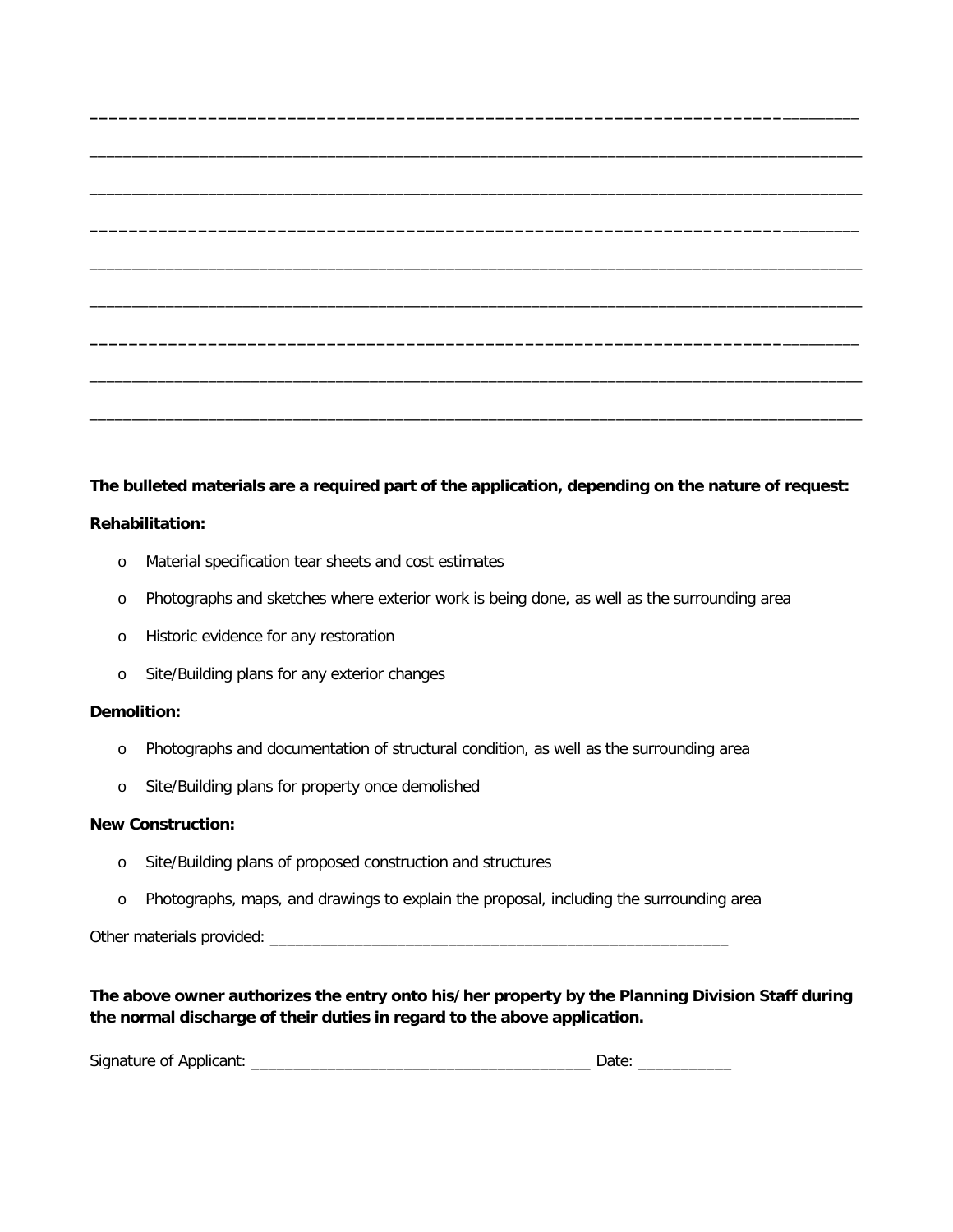### **Why do I need to apply for a DOE?**

A *Determination of Effect* is required by federal law under Section 106 of the National Historic Preservation Act (NHPA). This section was included in the NHPA to protect historic sites from government projects, such as highways, that could destroy neighborhoods and communities through eminent domain.

Section 106 states that federal agencies need to take into account the effect of all their projects on designated historic or potentially historic properties. This means that any project that uses any amount of federal funding is reviewed by a State Historic Preservation Office (SHPO) and, in Lynchburg, a Certified Local Government (CLG) to ensure that the project does not have an adverse effect on historic properties. This application will be reviewed by the Virginia Department of Historic Resources and the City of Lynchburg (your respective SPHO and CLG).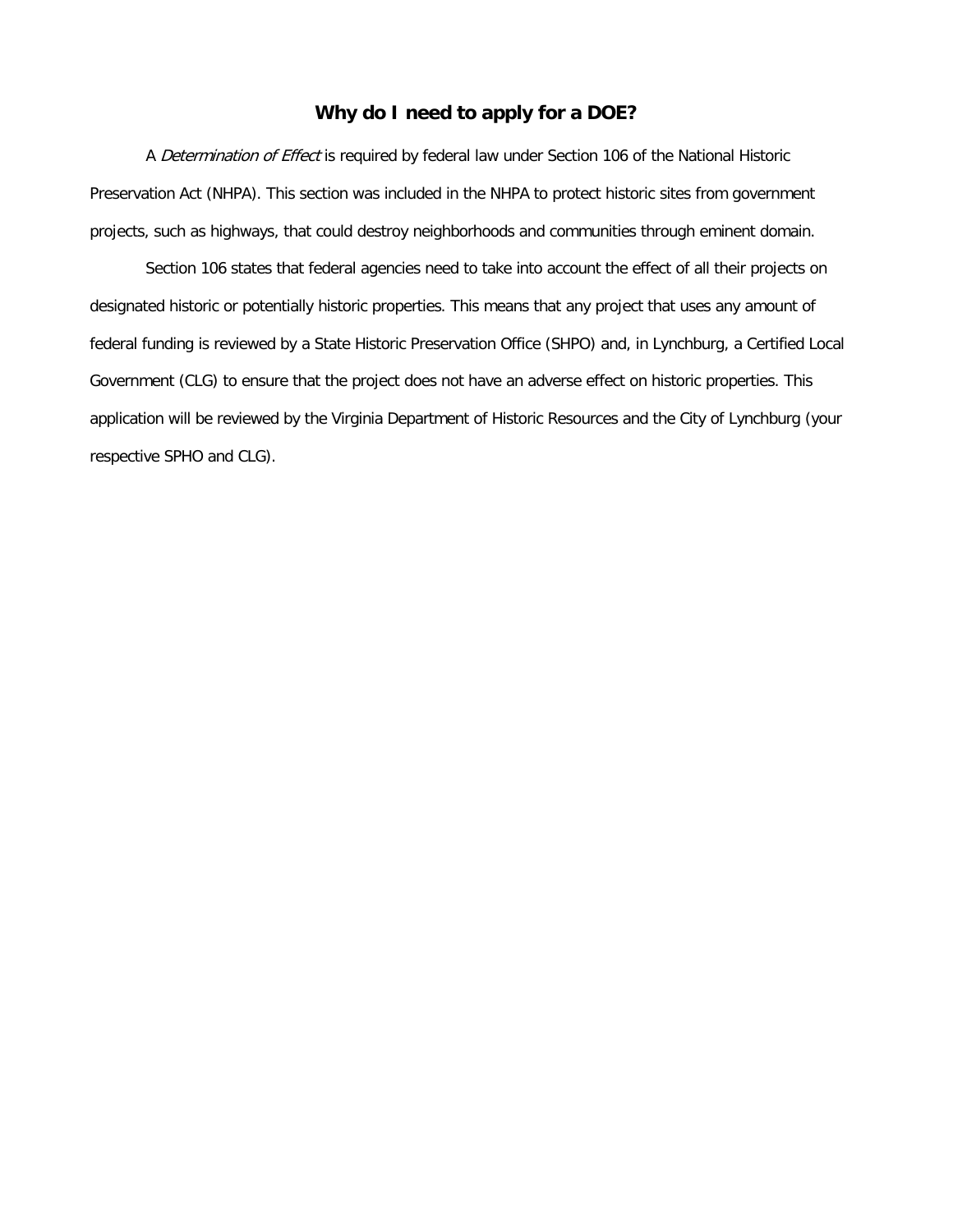### **WORK WRITE-UP AND STANDARDS CHECKLIST**

Note: Required for projects that are not for Section 106. Section 106 projects require a generic work write-up.

#### DEFINITIONS:

**No impact:** No work is being performed on the building at this time. This means leaving the original features as they are without change.

**Repair:** Restoring the original features to what they once were.

**In-kind replacement**: In the same style as what is original to the building. For example, replacing a damaged staircase with an identical wooden one would be in-kind. Replacing with wrought-iron metal would be a modification.

**Modification:** A change in an element of the building, such as replacing an original asphalt-

shingle roof with a standing-seam metal one.

**Department of Interior's Standards:** Refers to the Department of Interior's Standards, found

at [https://www.nps.gov/tps/standards.htm.](https://www.nps.gov/tps/standards.htm)

|                 |                 | <b>Does</b>                        |                      |
|-----------------|-----------------|------------------------------------|----------------------|
|                 |                 |                                    | proposed             |
|                 |                 |                                    | treatment            |
|                 |                 |                                    | meet the             |
| Property        | Impact          | <b>Description of Modification</b> | <b>Department</b>    |
| component       |                 |                                    | of Interior's        |
|                 |                 |                                    | Standards?           |
|                 | No impact       |                                    |                      |
|                 | Repair          |                                    | Yes                  |
| <b>Roof</b>     | Replace in kind |                                    | No<br>$\blacksquare$ |
|                 | Modification    |                                    |                      |
|                 | No impact       |                                    |                      |
| <b>Exterior</b> | Repair          |                                    | Yes                  |
| cladding        | Replace in kind |                                    | No                   |
|                 | Modification    |                                    |                      |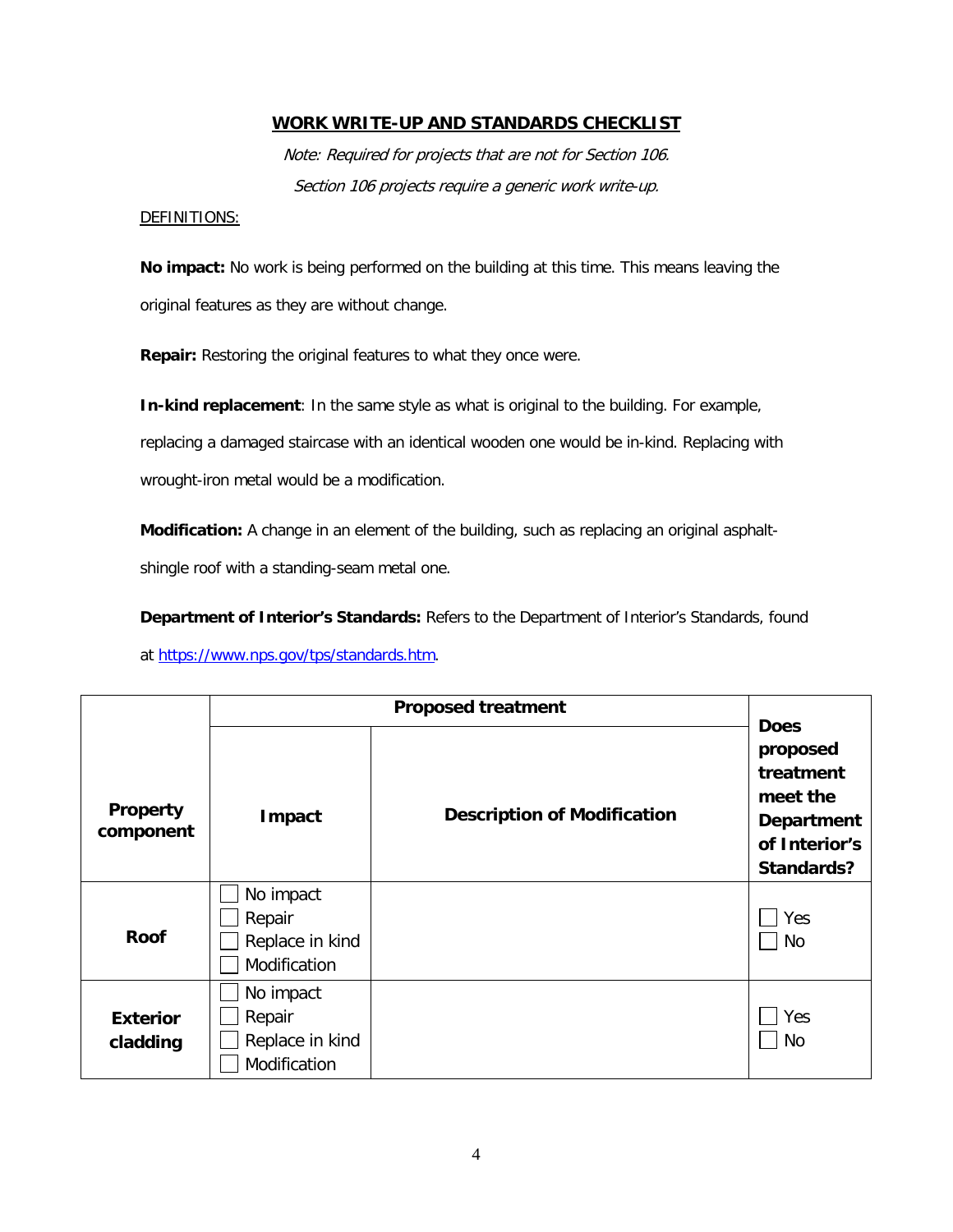| Property<br>component | <b>Impact</b>                                          | <b>Description of Modification</b> | <b>Does</b><br>proposed<br>treatment<br>meet the<br><b>Department</b><br>of Interior's<br><b>Standards?</b> |
|-----------------------|--------------------------------------------------------|------------------------------------|-------------------------------------------------------------------------------------------------------------|
| <b>Windows</b>        | No impact<br>Repair<br>Replace in kind<br>Modification |                                    | Yes<br>    No                                                                                               |
| <b>Doors</b>          | No impact<br>Repair<br>Replace in kind<br>Modification |                                    | Yes<br><b>No</b>                                                                                            |
| Porch roof            | No impact<br>Repair<br>Replace in kind<br>Modification |                                    | Yes<br><b>No</b>                                                                                            |
| <b>Porch ceiling</b>  | No impact<br>Repair<br>Replace in kind<br>Modification |                                    | Yes<br><b>No</b>                                                                                            |
| <b>Porch floor</b>    | No impact<br>Repair<br>Replace in kind<br>Modification |                                    | Yes<br><b>No</b>                                                                                            |
| Porch posts           | No impact<br>Repair<br>Replace in kind<br>Modification |                                    | Yes<br><b>No</b>                                                                                            |
| <b>Porch railing</b>  | No impact<br>Repair<br>Replace in kind<br>Modification |                                    | Yes<br><b>No</b>                                                                                            |
| <b>Porch steps</b>    | No impact<br>Repair<br>Replace in kind<br>Modification |                                    | Yes<br><b>No</b>                                                                                            |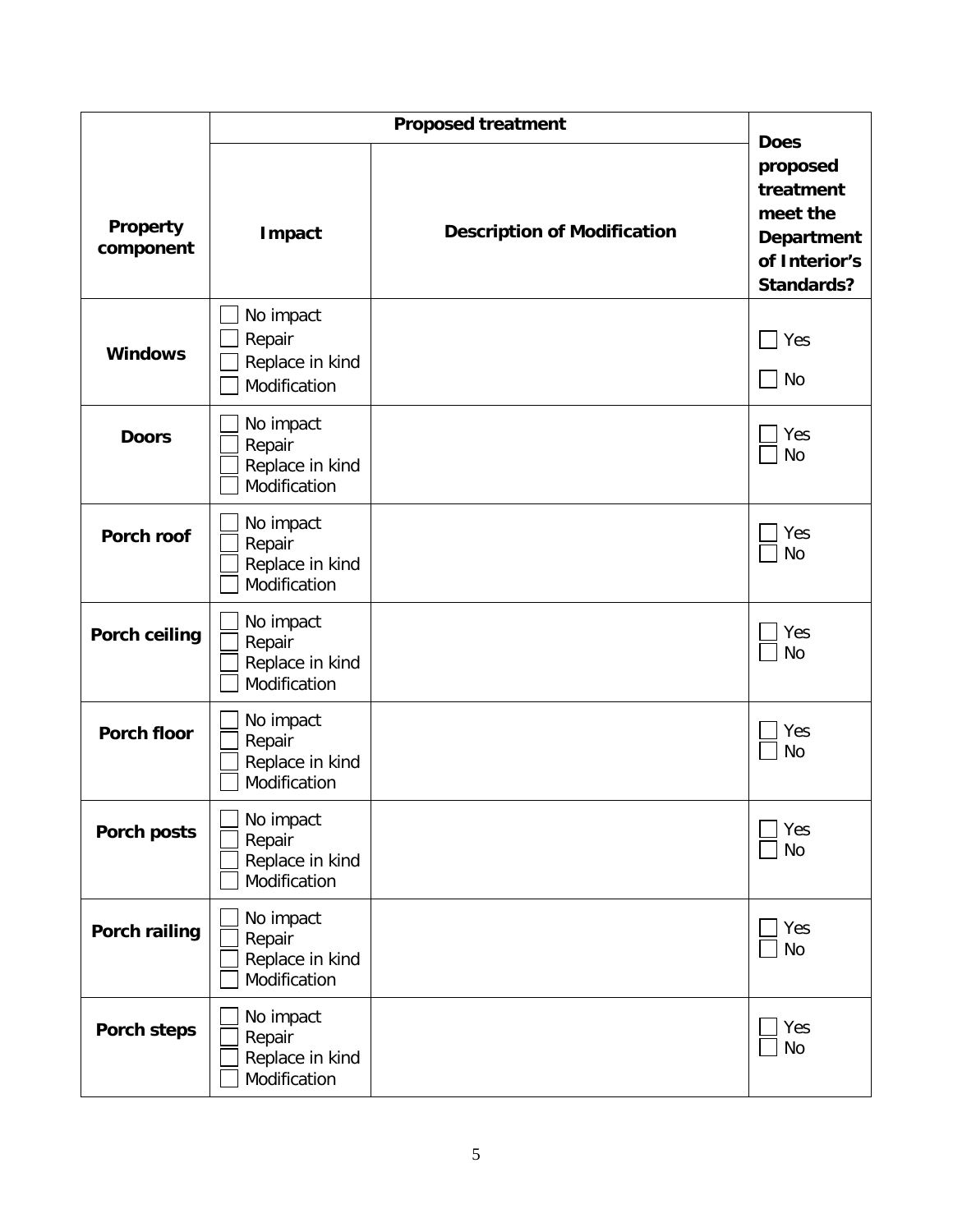| Property<br>component                                   | Impact                                                 | <b>Description of Modification</b> | <b>Does</b><br>proposed<br>treatment<br>meet the<br><b>Department</b><br>of Interior's<br><b>Standards?</b> |
|---------------------------------------------------------|--------------------------------------------------------|------------------------------------|-------------------------------------------------------------------------------------------------------------|
| Porch other:<br>(describe)                              | No impact<br>Repair<br>Replace in kind<br>Modification |                                    | Yes<br><b>No</b>                                                                                            |
| Chimney                                                 | No impact<br>Repair<br>Replace in kind<br>Modification |                                    | Yes<br><b>No</b>                                                                                            |
| <b>Cornice</b>                                          | No impact<br>Repair<br>Replace in kind<br>Modification |                                    | Yes<br><b>No</b>                                                                                            |
| <b>Soffit</b>                                           | No impact<br>Repair<br>Replace in kind<br>Modification |                                    | Yes<br><b>No</b>                                                                                            |
| <b>Other</b><br>exterior<br>trim:<br>(describe)         | No impact<br>Repair<br>Replace in kind<br>Modification |                                    | Yes<br><b>No</b>                                                                                            |
| Ground<br>disturbance<br>(include<br>depth and<br>area) | No impact<br>Repair<br>Replace in kind<br>Modification |                                    | Yes<br><b>No</b>                                                                                            |
| Landscaping                                             | No impact<br>Repair<br>Replace in kind<br>Modification |                                    | Yes<br><b>No</b>                                                                                            |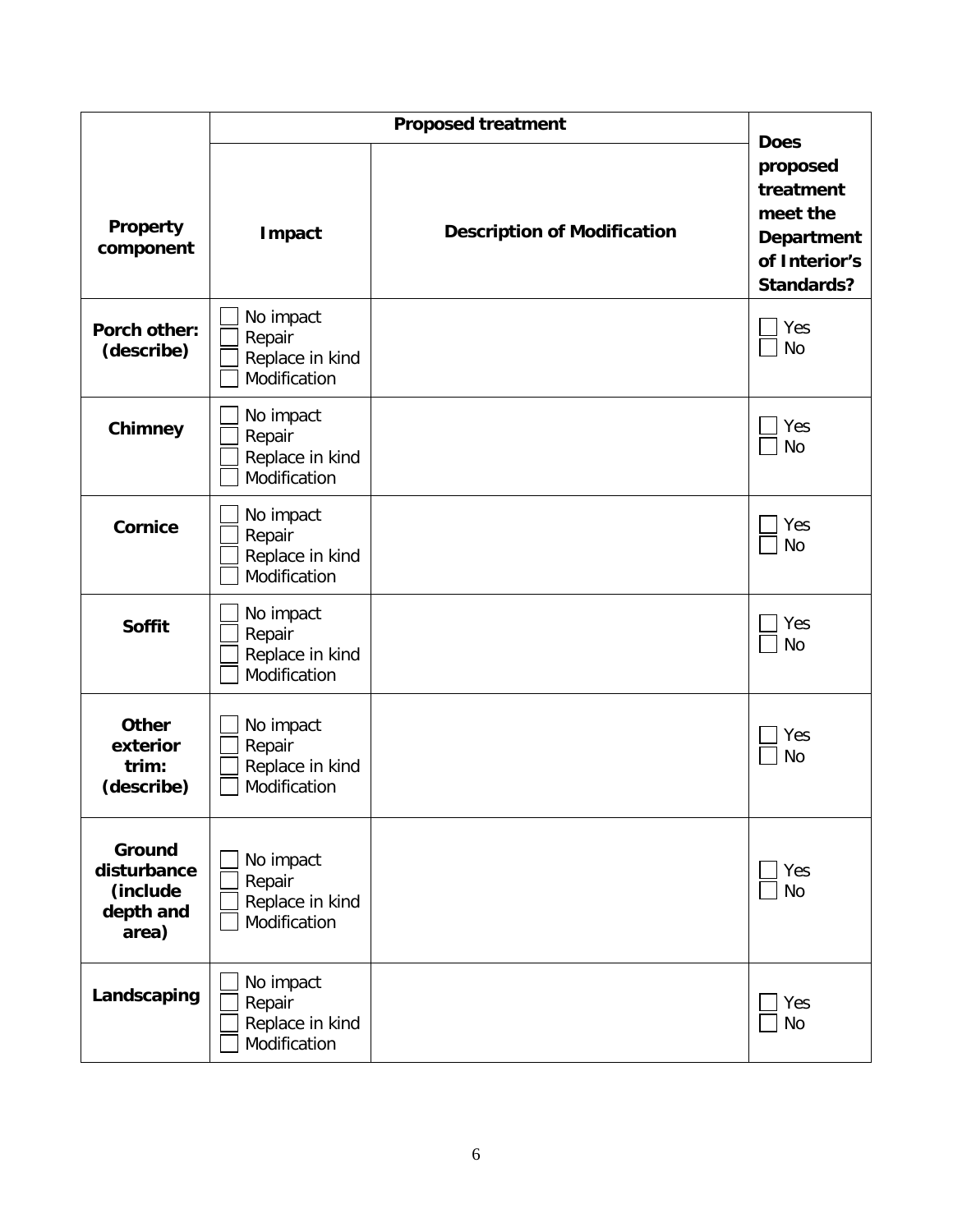| <b>Property</b><br>component                              | Impact                                                 | <b>Description of Modification</b> | <b>Does</b><br>proposed<br>treatment<br>meet the<br><b>Department</b><br>of Interior's<br>Standards? |
|-----------------------------------------------------------|--------------------------------------------------------|------------------------------------|------------------------------------------------------------------------------------------------------|
| <b>Other</b><br>impacts to<br>the site (i.e.,<br>parking) | No impact<br>Repair<br>Replace in kind<br>Modification |                                    | Yes<br>No                                                                                            |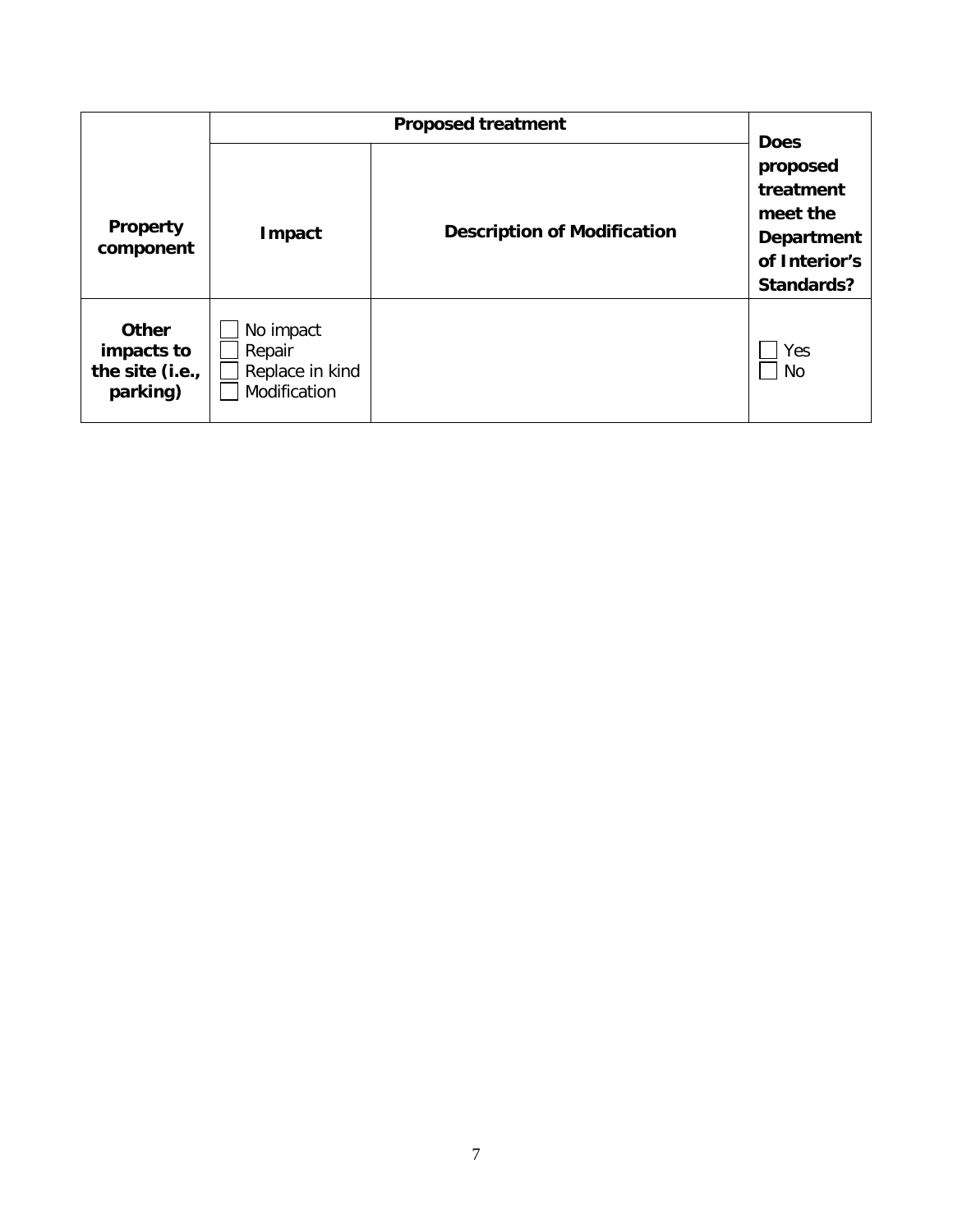# **INTERIOR (FOR REHABILITATION PROJECTS ONLY)**

|                           | <b>Proposed treatment</b>                              |                                    | <b>Does</b>                                            |
|---------------------------|--------------------------------------------------------|------------------------------------|--------------------------------------------------------|
| Property<br>component     | Impact                                                 | <b>Description of Modification</b> | proposed<br>treatment<br>meet the<br><b>Standards?</b> |
| Floorplan                 | No impact<br>Repair<br>Replace in kind<br>Modification |                                    | Yes<br><b>No</b>                                       |
| <b>Walls</b>              | No impact<br>Repair<br>Replace in kind<br>Modification |                                    | Yes<br><b>No</b>                                       |
| <b>Floors</b>             | No impact<br>Repair<br>Replace in kind<br>Modification |                                    | Yes<br><b>No</b>                                       |
| <b>Ceilings</b>           | No impact<br>Repair<br>Replace in kind<br>Modification |                                    | Yes<br><b>No</b>                                       |
| <b>Stairs</b>             | No impact<br>Repair<br>Replace in kind<br>Modification |                                    | Yes<br><b>No</b>                                       |
| Door/window trim          | No impact<br>Repair<br>Replace in kind<br>Modification |                                    | Yes<br><b>No</b>                                       |
| <b>Baseboard trim</b>     | No impact<br>Repair<br>Replace in kind<br>Modification |                                    | Yes<br><b>No</b>                                       |
| Other trim:<br>(describe) | No impact<br>Repair<br>Replace in kind<br>Modification |                                    | Yes<br><b>No</b>                                       |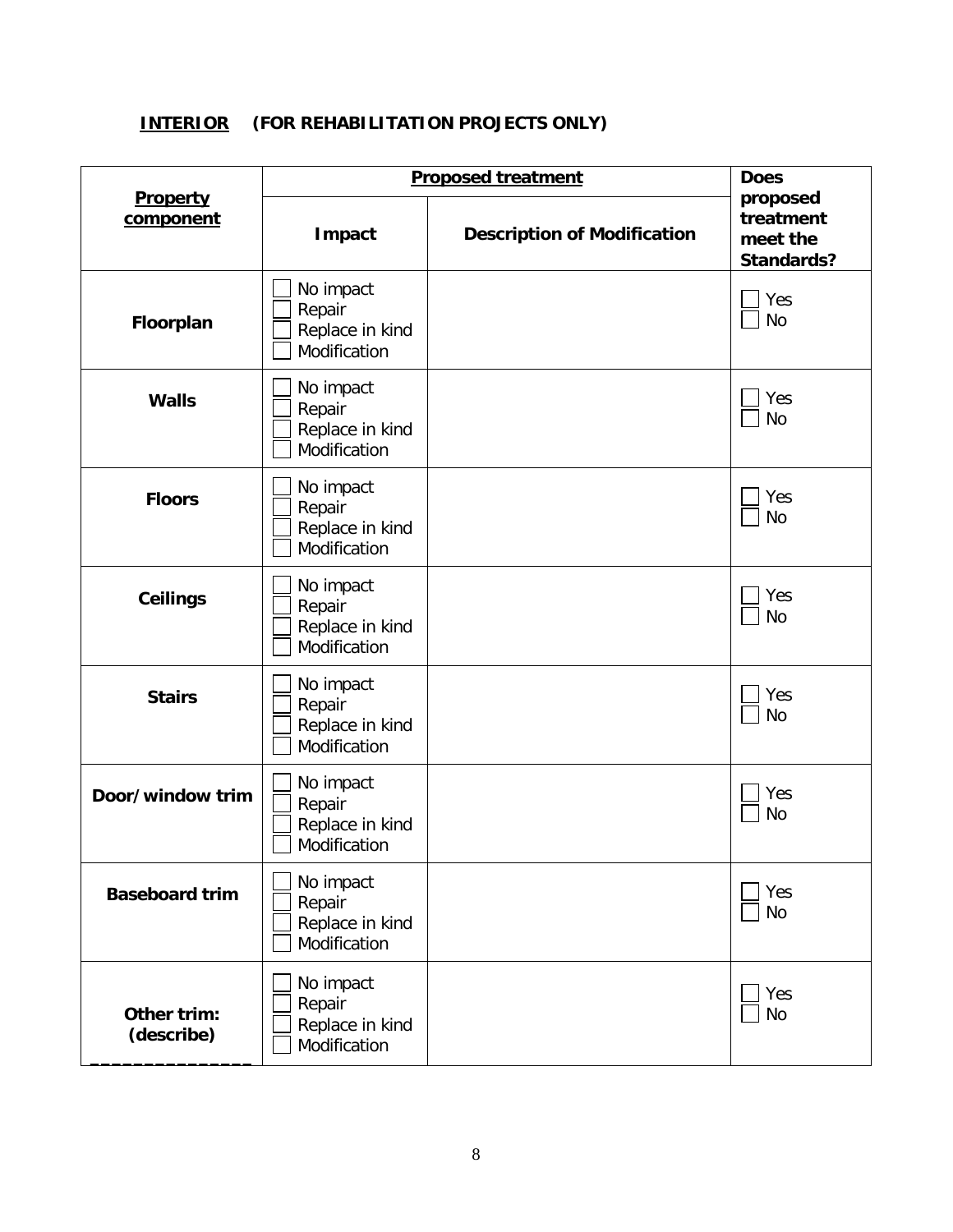|                                                                       | <b>Proposed treatment</b>                              |                                    | <b>Does</b>                                            |
|-----------------------------------------------------------------------|--------------------------------------------------------|------------------------------------|--------------------------------------------------------|
| Property<br>component                                                 | Impact                                                 | <b>Description of Modification</b> | proposed<br>treatment<br>meet the<br><b>Standards?</b> |
| <b>Mantels</b>                                                        | No impact<br>Repair<br>Replace in kind<br>Modification |                                    | Yes<br><b>No</b>                                       |
| <b>Paneling</b>                                                       | No impact<br>Repair<br>Replace in kind<br>Modification |                                    | Yes<br><b>No</b>                                       |
| <b>Other interior</b><br>architectural<br>detail:<br>(describe)       | No impact<br>Repair<br>Replace in kind<br>Modification |                                    | Yes<br><b>No</b>                                       |
| <b>Mechanical</b><br>systems (HVAC,<br>plumbing,<br>electrical, etc.) | No impact<br>Repair<br>Replace in kind<br>Modification |                                    | Yes<br><b>No</b>                                       |
| Other:<br>(describe)                                                  | No impact<br>Repair<br>Replace in kind<br>Modification |                                    | Yes<br><b>No</b>                                       |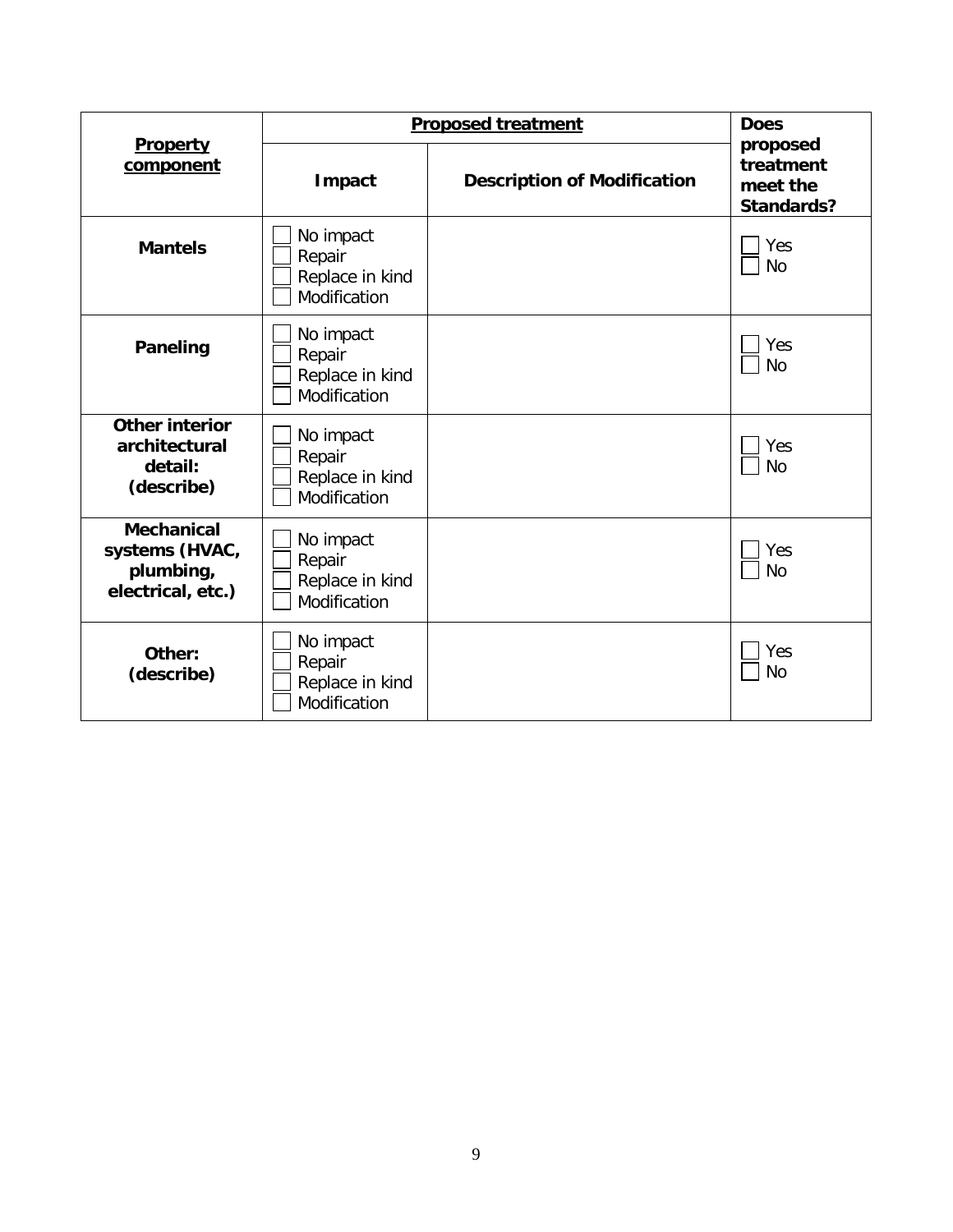| Property                                | <u>SITE WORK (FOR DOTH NEW CONSTRUCTION AND REHABILITATION)</u><br><b>Proposed treatment</b> | Does proposed                      |                                     |
|-----------------------------------------|----------------------------------------------------------------------------------------------|------------------------------------|-------------------------------------|
| component                               | Impact                                                                                       | <b>Description of Modification</b> | treatment<br>meet the<br>Standards? |
| Fences/walls                            | No impact<br>Repair<br>Replace in kind<br>Modification                                       |                                    | Yes<br>No                           |
| Paving<br>(sidewalks,<br>parking, etc.) | No impact<br>Repair<br>Replace in kind<br>Modification                                       |                                    | Yes<br>No                           |
| Landscaping                             | No impact<br>Repair<br>Replace in kind<br>Modification                                       |                                    | Yes<br>No                           |
| Other:<br>(describe)                    | No impact<br>Repair<br>Replace in kind<br>Modification                                       |                                    | Yes<br>No                           |

## **SITE WORK (FOR BOTH NEW CONSTRUCTION AND REHABILITATION)**